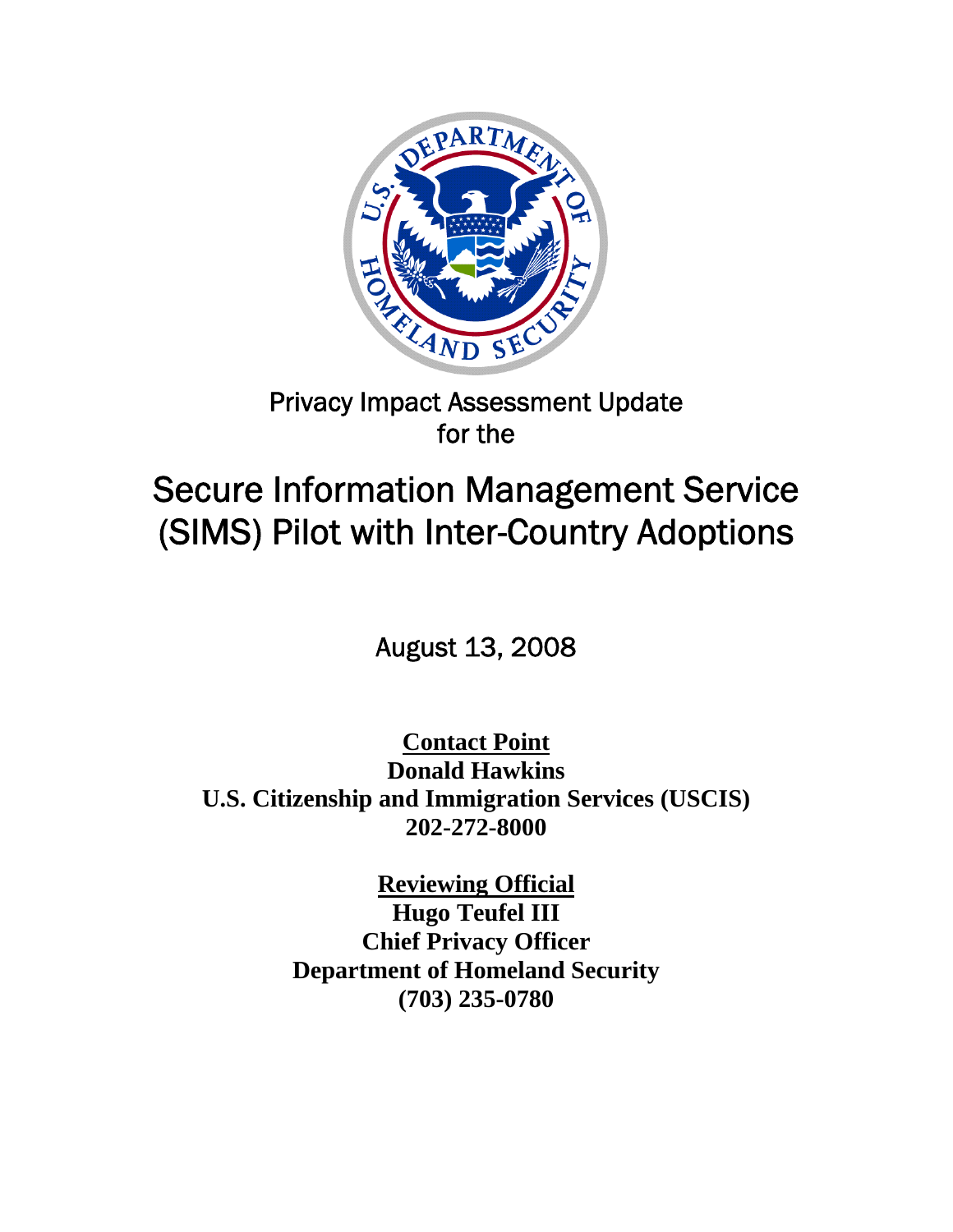

### **Abstract**

United States Citizenship and Immigration Services (USCIS) is publishing this update to the Privacy Impact Assessment (PIA) for the Secure Information Management Service (SIMS). This update describes the electronic sharing of case management data with the Department of State (DoS) necessary to expedite and improve the processing of inter-country adoption cases. Specifically, the Personally Identifiable Information (PII) will be shared electronically with the DoS to maintain statistics related to inter-country adoption cases.

### Introduction

The Department of Homeland Security (DHS) through United States Citizenship and Immigration Services (USCIS) implements United States (U.S.) immigration law and policy through the processing and adjudication of applications and petitions submitted for citizenship, asylum, and other immigration benefits. USCIS also supports the nation's security by preventing individuals from fraudulently obtaining immigration benefits and by denying applications from individuals who pose national security or public safety threats to the U.S.

USCIS is embarking on an enterprise-wide "Transformation Program" that will transition the agency from a fragmented, form-centric, and paper-based operational environment to a centralized, person-centric, consolidated environment utilizing electronic adjudication. A person-centric environment is USCIS's proposed method for doing business with customers, because it will enable the agency to focus more on the individual rather than the type of form they submit. The new operational environment will employ the types of online customer accounts used in the private sector. This person-centric model will link information related to an individual in a single account in order to facilitate customer friendly transactions, track activities, and reduce identity fraud.

To support this effort, USCIS deployed a series of pilots to validate key concepts of the program's mission. One of the key functions of the SIMS Pilot deployment is to demonstrate the overall benefits of the USCIS Transformation Project. Using the inter-country adoption caseload as a "proof-of-concept" of the SIMS, this pilot demonstrates the case processing capability of the case management system, verifies that an enumerator (unique identifier based on biometrics) supports the USCIS person-centric business process, and electronically transfers case information to the Department of State (DoS). USCIS is now updating the method by which the information is shared with DoS.

The modified data sharing with the DoS will provide better customer service, enhance security, deter against immigration fraud, and improve electronic interactions among all visa and immigration benefits.

#### **What is SIMS?**

The SIMS is a web-based, information and case management service that enables USCIS to perform end-to-end processing of applications and the ability to better associate and manage relationships with its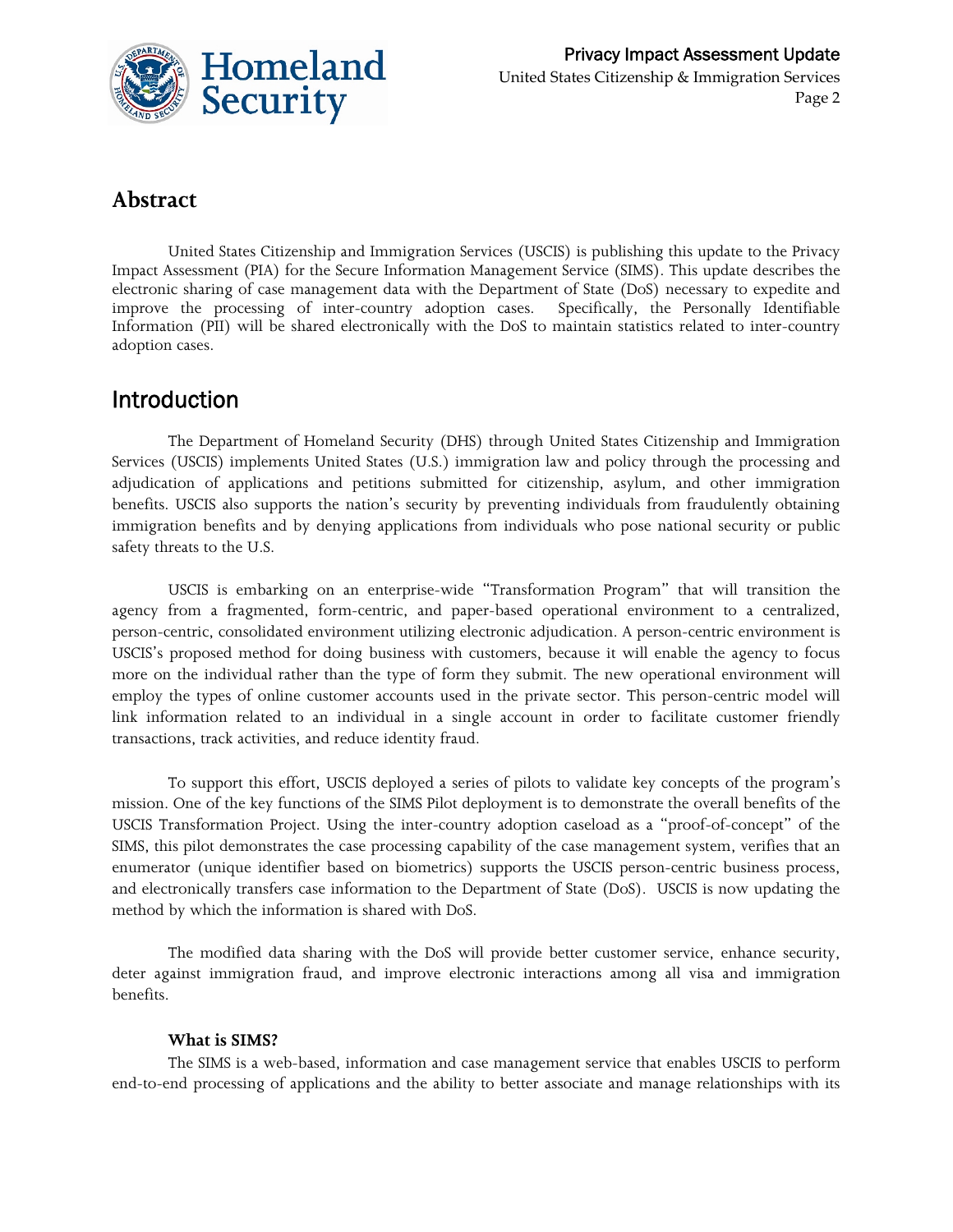

applicants. The SIMS Pilot enables the collection of adoption case information related to Hague Convention and Non-Convention (also known as Orphan) applications.<sup>[1](#page-2-0)</sup>

The SIMS Pilot utilizes the Enumeration Services of DHS's US-VISIT Program to establish a unique identity for each individual interacting with USCIS. Enumeration Services establishes an enterprise-wide unique personal identifier, known as the enumerator, based on ten-print fingerprints and limited biographic information of an individual.[2](#page-2-1) An enumerator is a randomly generated alphanumeric unique identifier that is used to link disparate records associated with an individual for the purpose of identification. Enumeration will allow USCIS to consolidate information on an individual and facilitate identity verification, risk evaluation, and benefit eligibility.

### Reason for the PIA Update

Although the previous SIMS PIA described the sharing of information with DoS, the method by which the information is shared will be modified in the SIMS Release 3.0. As part of the SIMS Release 3.0, the SIMS functionality is being expanded to transmit case data electronically to DoS via the USCIS Enterprise Service Bus (ESB).<sup>[3](#page-2-2)</sup>

In addition, the USCIS adoption-related forms/applications approved by the Office of Management and Budget (OMB) have expanded to include the following forms/applications:

- Form I-800A, Application for Determination of Suitability to Adopt a Child from a Convention Country
- Form 1-800, Petition to Classify Convention Adoptee as an Immediate Relative

On December 12, 2007, the United States ratified the Hague Convention on the Protection of Children and Co-Operation in Respect of Inter-Country Adoption. As a result, starting on April 1, 2008, prospective parents must submit the forms/applications listed above to USCIS when adopting from another convention country.

### Privacy Impact Analysis

<u> 1989 - Johann Stein, marwolaethau a bhann an t-Amhair Aonaichte an t-Amhair Aonaichte an t-Amhair Aonaichte a</u>

#### **The System and the Information Collected and Stored within the System**

DHS is not collecting additional PII from individuals and organizations associated with the USCIS adoption related forms/applications. The set of specific adoption related forms/applications has increased to include the following:

- Form I-800A, Application for Determination of Suitability to Adopt a Child from a Convention Country
- Form 1-800, Petition to Classify Convention Adoptee as an Immediate Relative

<span id="page-2-0"></span><sup>&</sup>lt;sup>1</sup> See Secure Information Management Service (SIMS) Pilot with Inter-Country Adoptions, May 24, 2007. Available at www.dhs.gov/privacy.

<span id="page-2-1"></span><sup>2</sup> *See* Enumeration Services of the Automated Biometric Identification System (IDENT), May 25, 2007. Available at www.dhs.gov/privacy.

<span id="page-2-2"></span><sup>3</sup> *See* USCIS Enterprise Service Bus (ESB), June 22, 2007. Available at www.dhs.gov/privacy.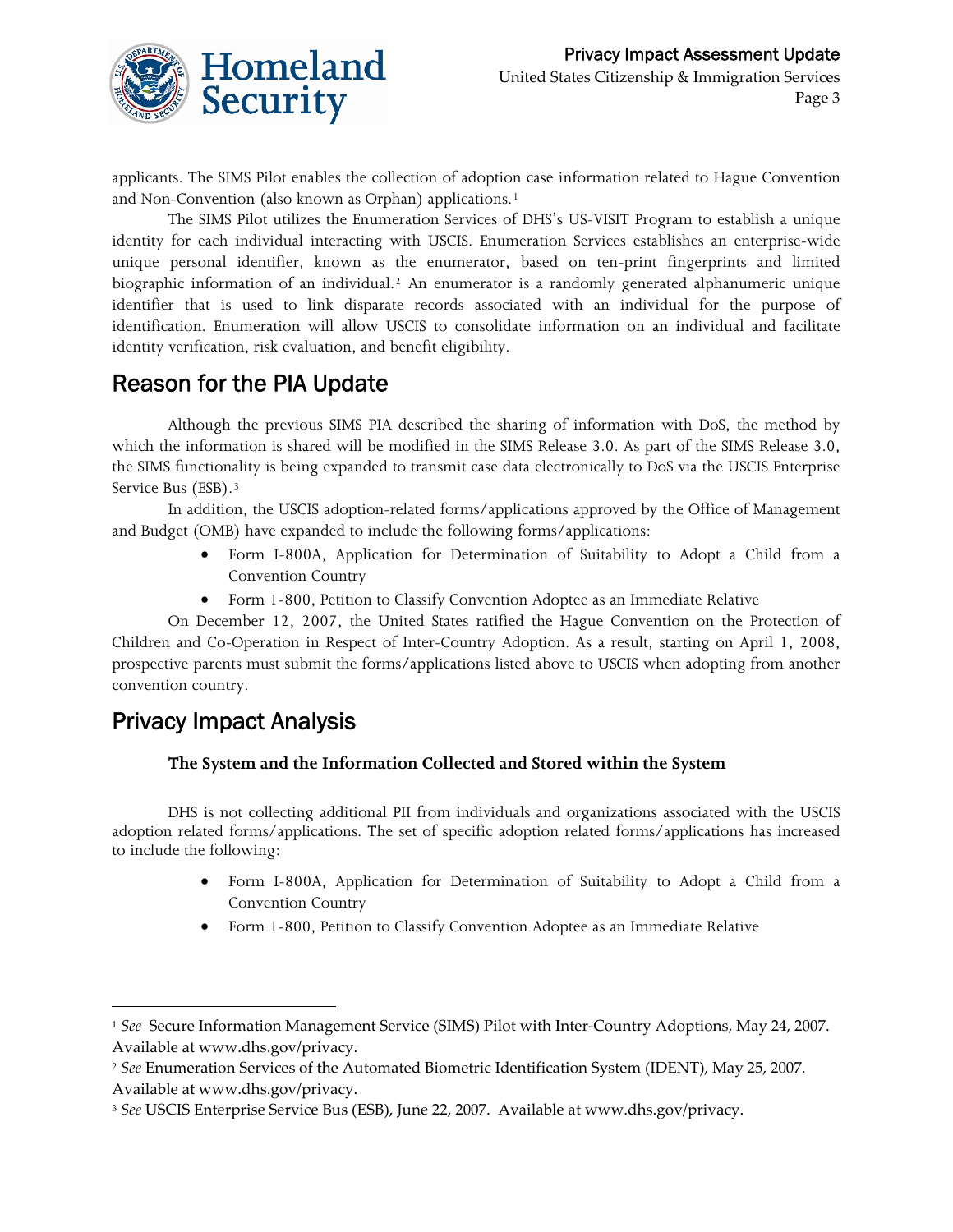

DHS mitigates the privacy risk related to including additional forms/applications by employing extensive security measures to protect USCIS systems, by providing users additional system education and training in handling this data, and by implementing policies and procedures to limit the use and access of all data in SIMS to the purposes for which it was collected.

#### **Uses of the System and the Information**

Information shared with the DoS will be used to maintain statistics related to inter-country adoption cases, Convention/non-Convention and emigrating/immigrating cases, as required by the Hague Adoption Convention.

#### **Retention**

USCIS is working with NARA to develop a retention schedule for data contained within SIMS. The current proposed retention schedule for SIMS data is 15 years.

#### **Internal Sharing and Disclosure**

The internal sharing and disclosure has not changed with this update.

#### **External Sharing and Disclosure**

The information collected by SIMS and shared with DoS has expanded to include the following forms/applications:

- Form I-800A, Application for Determination of Suitability to Adopt a Child from a Convention Country
- Form 1-800, Petition to Classify Convention Adoptee as an Immediate Relative

In addition, the method by which the information is shared with the DoS has been enhanced. Key data collected in adoption related applications will be transferred to the DoS via the USCIS ESB, thereby adding another layer of security and further reducing the risk of unauthorized access and transmission of PII. The key data includes information about individuals and organizations, such as addresses, phone number, citizenship status, enumerator, A-Number, social security number, dates of birth, marital status, places of birth, gender, biometrics, and results of background checks. SIMS transmits the information to the ESB via secured intranet using Transmission Control Protocol/Internet Protocol (TCP/IP) as the communication protocol. Subsequently, the ESB utilizes TCP/IP protocols and methods to transmit the information to DoS. Prior to the enhancement, data sharing was limited to the following:

- DHS personnel could provide information contained in SIMS to external organizations who are colocated with DoS personnel who have access to the system, and
- USCIS could securely transfer encrypted SIMS data by email or other encrypted portable media (e.g., CD, thumb drive), when there was no direct access to SIMS, to an authorized DHS employee who then allowed an authorized representative from an outside government organization to view it.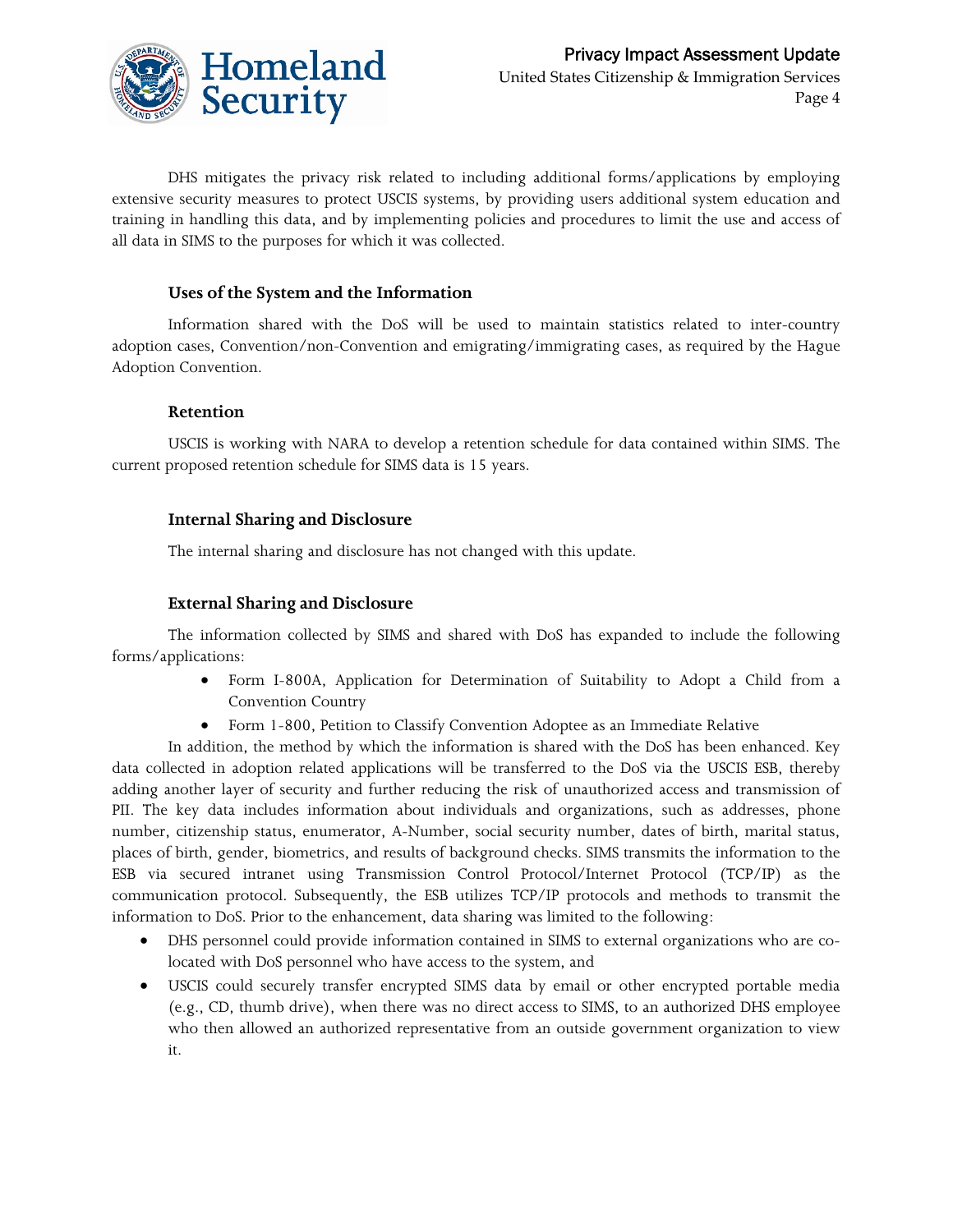

USCIS further mitigates the potential for data compromise and misuse by working closely with the sharing organizations to develop secure standard operating procedures for sharing this data, which are documented in sharing agreements. In all cases of sharing internal to DHS, all organizations are required to comply with the Department's security policies and procedures.

#### **Notice**

Notice is provided by this PIA update. A SORN has been published for the Inter-country Adoption implementation of SIMS Pilot (72 FR 31086). Individuals who submit applications for adoption will be presented with a Privacy Act Statement (Appendix B) and a signature release authorization on each application related to adoption which will enable DHS to disclose information to other entities involved in the adjudication of the adoption application to include those performing home studies. In addition, the SORNs for the Central Index System (CIS) (72 FR 1755) and Background Check System (BCS) (72 FR 31082) both apply.

#### **Individual Access, Redress, and Correction**

The process for requesting access, redress, or correction of information has not changed with this update.

#### **Technical Access and Security**

Access to SIMS is currently limited to authorized DHS employees and contractors. It is expected that in the future, SIMS may be accessible to authorized DoS personnel. To provide access to DoS personnel, an addendum to the existing Memorandum of Understanding (MOU) between the Bureau of Consular Affairs and USCIS for the Exchange of Visa and Immigration Data will be executed. The responsibilities of the parties with respect to systems, data updates, and coordination are described in the MOU. In addition, government personnel and contractors must adhere to the OMB guidance provided in OMB Memoranda, M-06-16 "Protection of Sensitive Agency Information," dated June 23, 2006 setting forth the standards for the handling and safeguarding of personally identifying information. Contractors must also sign nondisclosure agreements.

As described above, any sharing of data increases the potential for compromising that data and creates new opportunities for misuse. USCIS mitigates these vulnerabilities by working closely with the sharing organizations to develop secure standard operating procedures for sharing this data. These procedures are documented in sharing agreements. In all cases of sharing internal to DHS, all organizations are required to comply with the Department's security policies and procedures and as stated in the MOU.